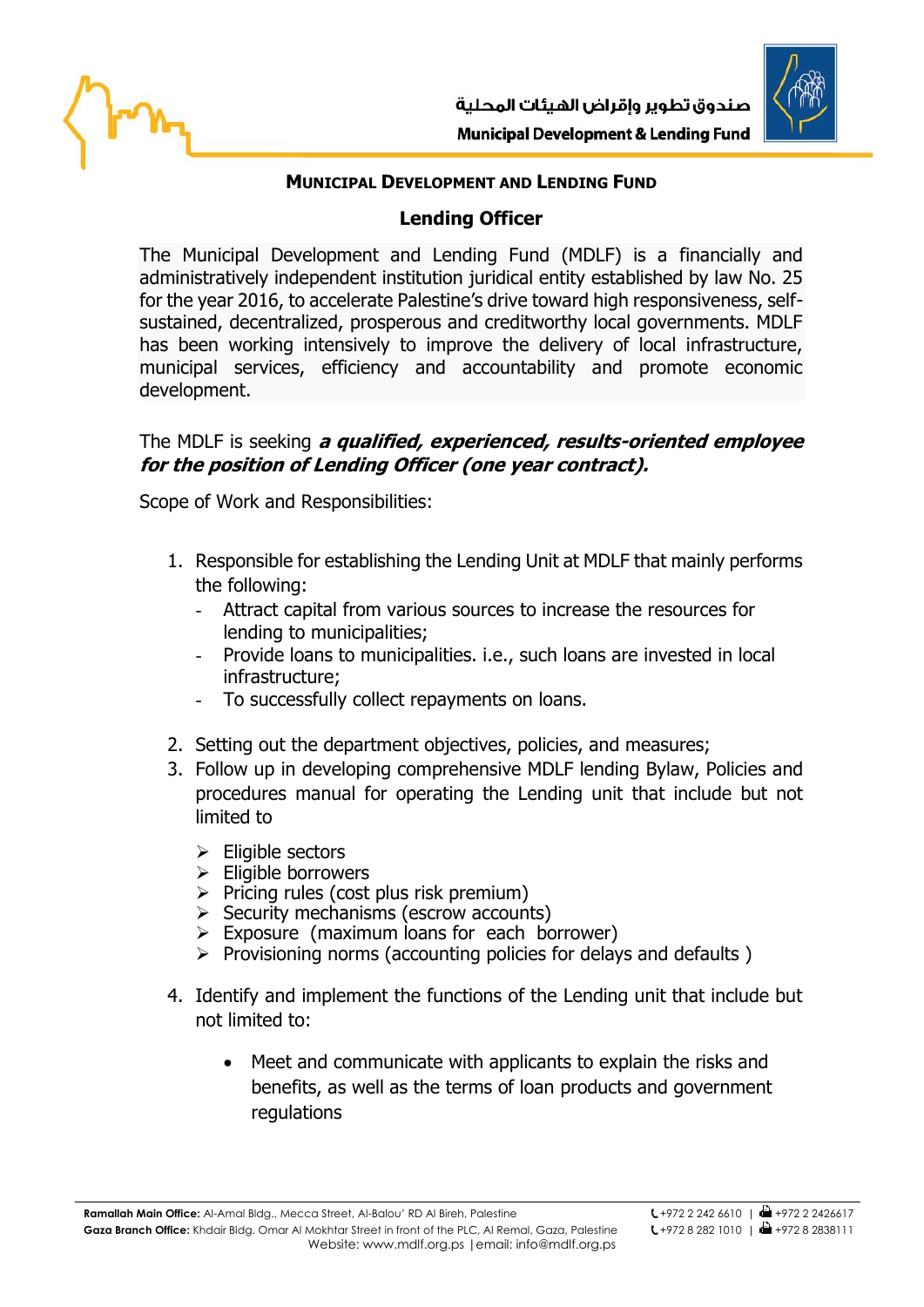

- Obtain relevant information and evaluate applicants' financial status, including credit history, debt-to-income ratio, and appraisal reports, to determine recommendation for loan approval.
- Perform credit rating assessments.
- Conduct economic & financial appraisal of investment/capital projects and subsidy allocation.
- Ensure all necessary information and documentation is submitted to the Lending Unit , and is recorded properly in electronic and paper file format.
- Maintain current knowledge of all applicable lending regulations, the economy, market rates, etc.
- Perform credit assessments throughout the life of loans given.
- Manage and ensure timely payment collection.
- Provide financial technical assistance to LGUs when requested, in relation to loans provided by the MDLF.

## **Qualifications and Experience:**

- Associate's degree or Bachelor's degree in finance, economics, or a related field
- 5+ years of experience in the mortgage lending, banking, or real estate industry
- Strong Microsoft Office skills and ability to use relevant industry-specific computer programs, as well as calculators
- Exceptional interpersonal skills and strong customer service orientation
- Excellent written and verbal communication skills, in English and Arabic Languages
- Excellent report writing skills in English language.
- Ability to work both in a team and independently
- Good knowledge of local government sector and in particularly in local government financial management
- Ability to analyze data and financial information related to municipal budgets.
- Demonstrated leadership and management background, experience managing development and budgets
- Strong interpersonal and intercultural skills.